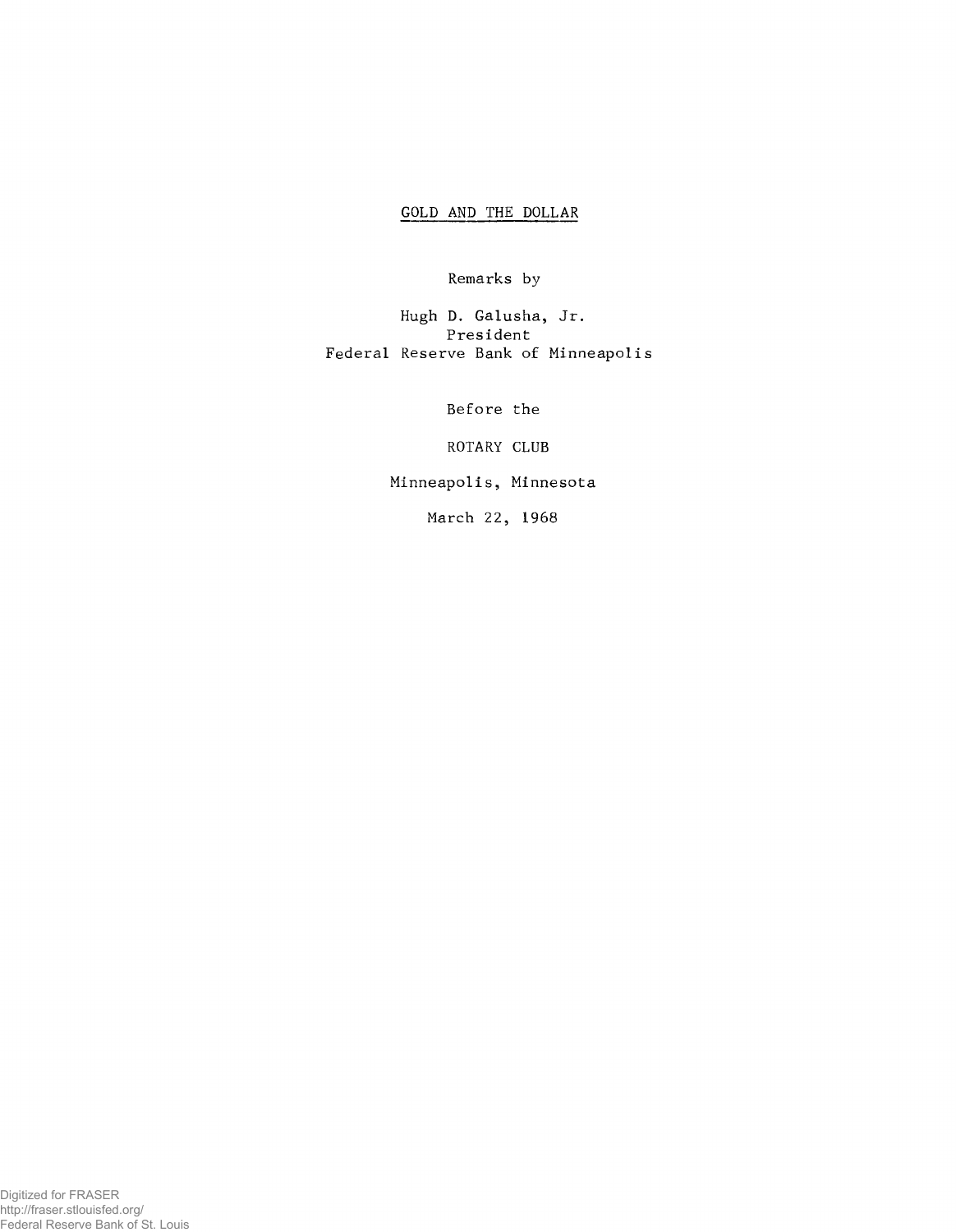## GOLD AND THE DOLLAR

Today I 'm going to talk about gold and the dollar. Because of the limitations of time this noon, and the breadth of the subject to be covered, I will dispense with the usual amenities, and proceed to the first of three parts of this short talk. For those of you who want to keep score, these three parts will be: (1) what has happened in the last two or three weeks; (2) why did it happen; and (3) what may have been accomplished.

About three weeks ago the tempo of trading in the London gold pool started to accelerate, after a period of about six weeks of relative calm. Then, commencing about the first of March, private gold buyers started a wave of buying that gathered momentum in almost geometric ratio, until on Thursday, March 14, the sales reached about 200 tons.

Just a word about the pool might be helpful. It is - or was - the product of an agreement among the nations of western Europe and the United States. Its objective was to contribute to monetary stability by providing a place for private persons to buy and sell gold, thereby indirectly assuring the indirect convertibility of all currencies into gold at about \$35 an ounce. As an operating mechanism, it was lodged in the Bank of England, with periodic reimbursement of gold losses by the partners in accordance with their agreed shares. France withdrew last year, and after picking up her share, ours was increased to 59%.

On Thursday night, the seven remaining partners suspended the pool operation and agreed to meet in Washington to determine a new course of action. And meet they did on Saturday. Present were the Governors of the central banks of Belgium, Switzerland, Germany, Italy, the United Kingdom, the United States and the Netherlands. Also attending were the heads of the International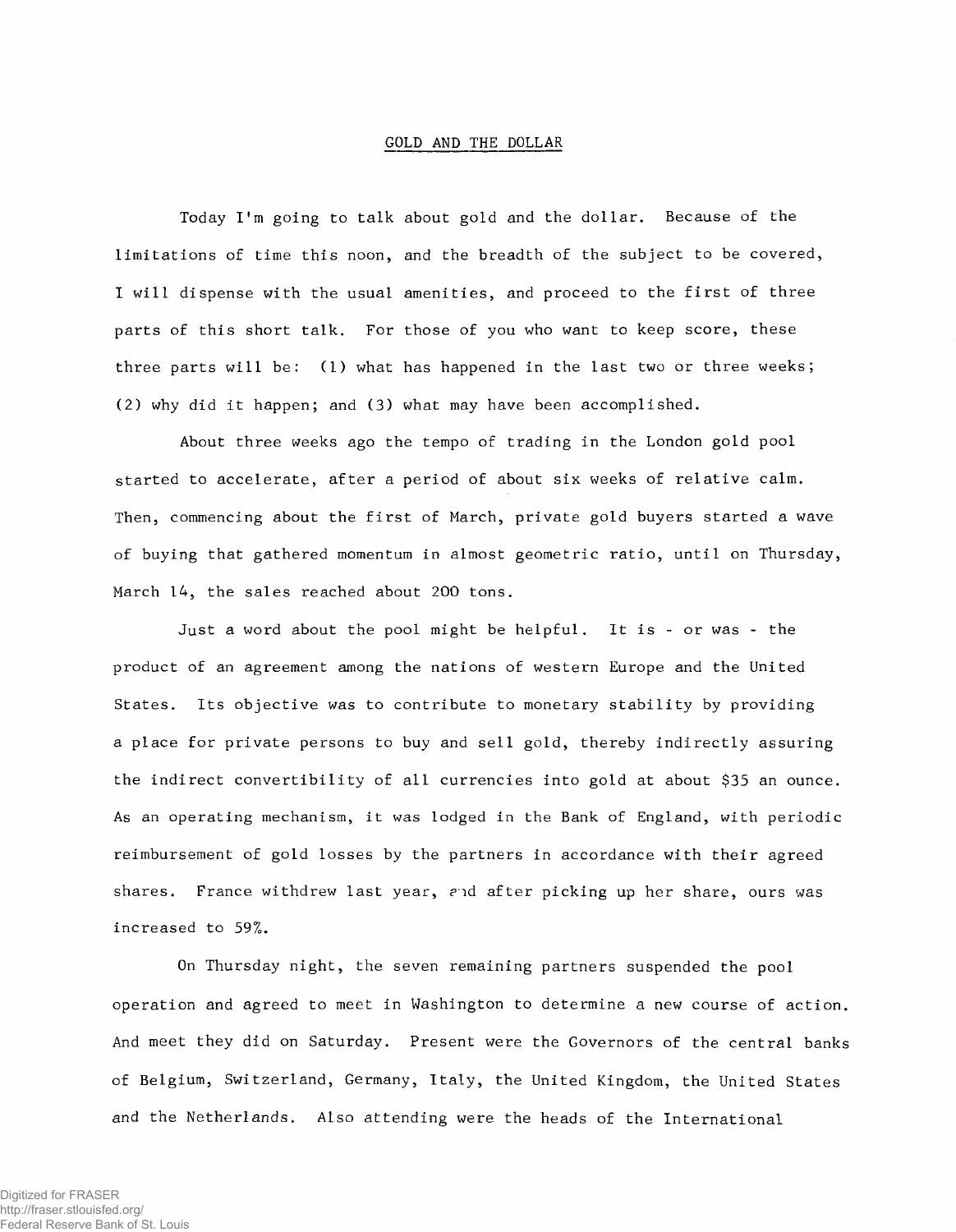Monetary Fund and the Bank for International Settlements. They agreed to these points:

(1) The private market for gold will be completely isolated from the existing monetary gold stock. The price of gold in the London market will fluctuate in response to supply and demand, without intervention by governments. The price of gold may rise above \$35 an ounce, or it could conceivably fall below this price.

(2) The United States will continue to buy and sell gold at the existing price of \$35 an ounce in transactions with monetary authorities. The Governors agreed, however, that they will not hereafter sell gold to other monetary authorities to replace gold taken from their reserves to be sold in private markets.

(3) The seven countries will cooperate in maintaining the existing parities and orderly conditions in the exchange market. To achieve these objectives, the United States will strengthen its balance of payments through fiscal and credit policies and the United Kingdom will eliminate the deficit in the U.K. balance of payments and move to a position of large and sustained surplus.

(4) Available credits to the United Kingdom were increased to \$4 billion, including the IMF standby. The United States increased its swap limits with central banks and the BIS by \$2,275 million to a total of \$9,355 million. Swap lines, or credit packages, enable central banks to adjust short-term pressures against their respective currencies by borrowing foreign currencies, and have proven to be very useful.

 $(5)$  To facilitate the return to a better balanced pattern of international payments, most of the European governments intend to follow expansionist monetary and fiscal policies. In particular, they will avoid as far as possible increases in interest rates or a tightening of money markets.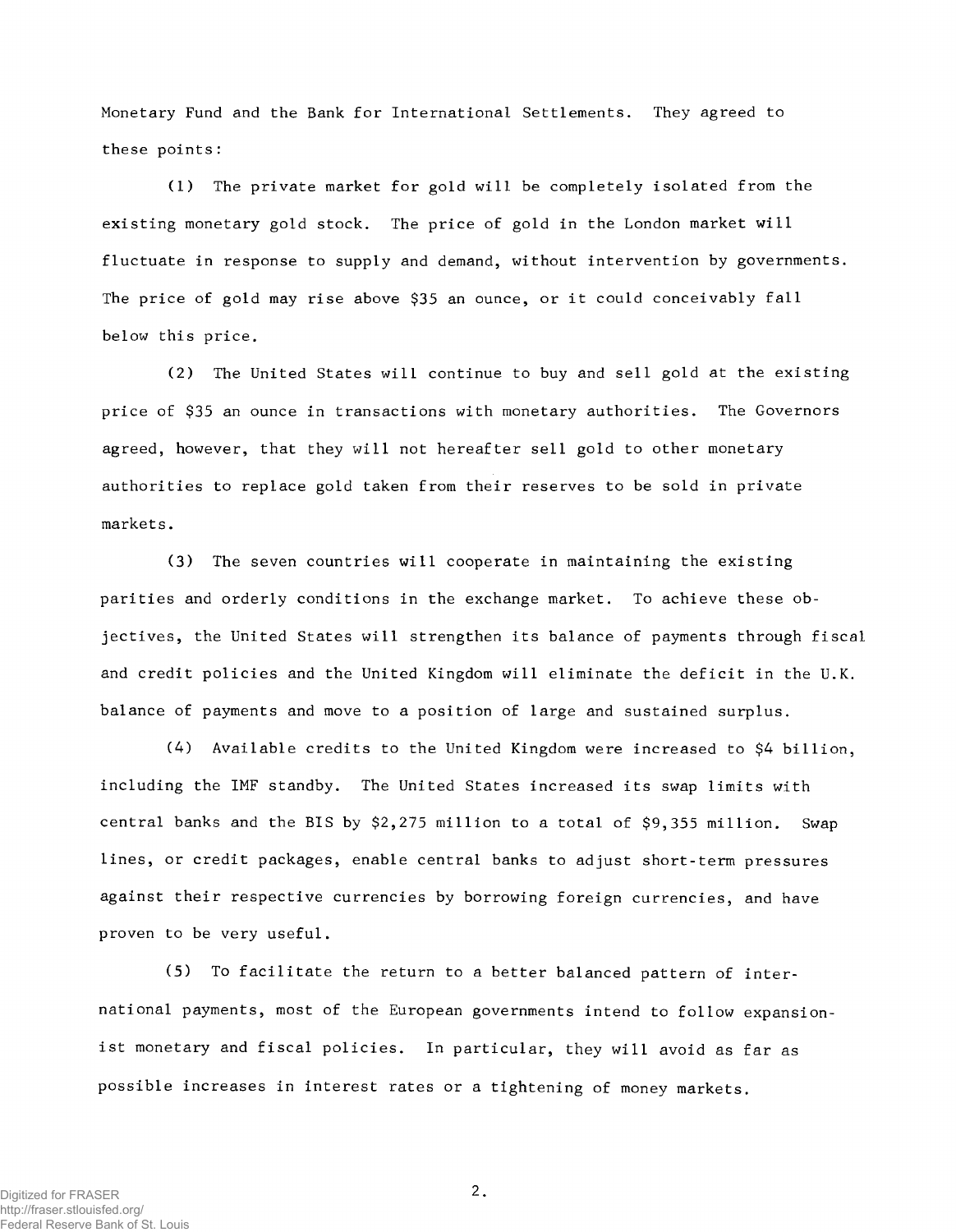Concurrently, the International Monetary Fund issued a statement calling on all members to conduct gold transactions consistently with their obligation under the Bretton Woods Agreement, "to promote exchange stability and to maintain orderly exchange arrangements."

According to Edwin Dale of the New York Times, the free translation of this means that every member nation of the IMF must either stop all buying and selling of gold to private citizens, or be left out of the system. A second penalty would be the automatic refusal of the U.S. Treasury to buy any gold from the offending nation.

On Tuesday the U.S. Treasury amended the gold regulations in these principal ways:

(1) The Treasury will no longer purchase gold in the private market, nor will it sell gold for industrial, professional or artistic use.

(2) The prohibition against private holdings by U.S. nationals was reaffirmed.

(3) Domestic producers were given the right to sell their production in foreign markets freely, as well as the unrestricted right of sale to authorized domestic users. Authorized domestic users may continue to import gold or purchase it from domestic producers within their licensed limits.

In the Federal Reserve System, an increase in the discount rate was voted by the boards of directors of eleven of the twelve banks. As some of you may know, the banks must originate the discount rate changes, which subsequently, however, must be approved by the Board of Governors.

The principal result of these steps has been to set up a two-price system for gold. The first of these will be a floating price for gold viewed as a commodity; a market-determined price which will reflect levels of supply and demand. The other is a fixed monetary price of approximately \$35 an ounce for settlement of international balances among central banks.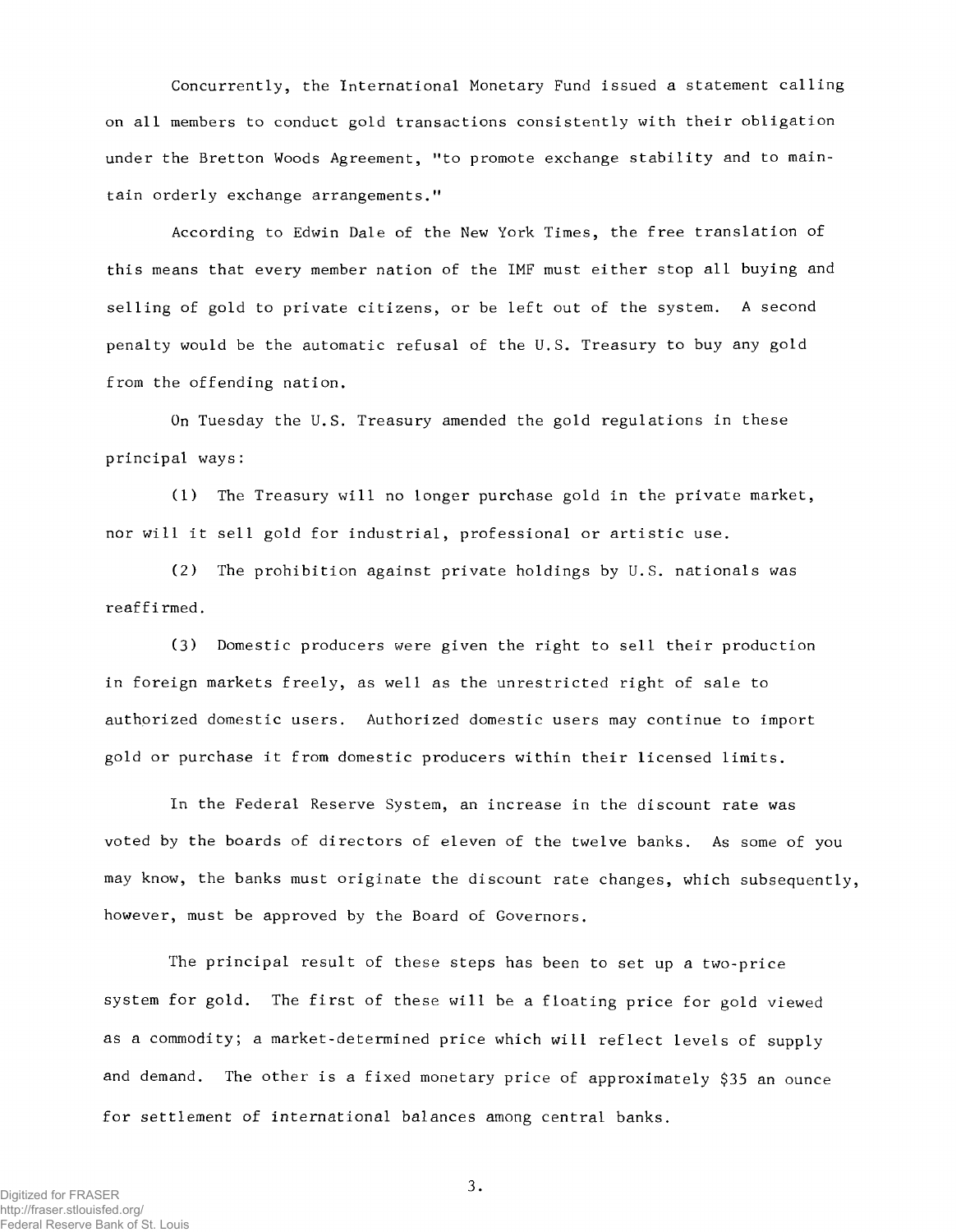Why did this happen? The principal reasons are these:

The deepening loss of confidence in the British pound over the last three or four years, characterized by recurrent crises in sterling, and culminating in the devaluation last November.

Gradual loss of confidence in the U.S. dollar, caused by continued deficits in our balance of payments and in our domestic budget.

Mounting liquidity pressures in the structure of the international monetary system caused by the role of gold in central bank reserves. These reserves are composed of three elements: gold, convertible currencies, and the gold tranche position of each country with the IMF. Of the components, convertible currencies (also known as reserve currencies -- these are the pound sterling and the U.S. dollar) have played the principal role in recent years in meeting the demands for expansion of reserves to meet the needs of a rapidly growing world economy. This has been so for these reasons: the United States made an expanding volume of dollars available in the free world during the 50's and early 60's by aid programs, overseas investments by U.S. corporations, military spending, and a number of other ways involving both the public and private sectors of this country. During this period we ran an increasing deficit in our balance of payments. It is fortunate that the dollars were available, for in recent years the production of gold in the free world has not expanded in any significant way; more seriously, the monetary stocks have not been able to compete with hoarders and speculators for the gold that has been mined. In the last three years, monetary gold stocks have not increased. In fact, the pressure from speculators has been such through the gold pool that monetary stocks have actually declined. Quite obviously, under these circumstances, a loss of confidence in the two reserve currencies has slowed the growth of central bank reserves in the free world.

Finally, there is the irrationality of man. In an extraordinarily

Digitized for FRASER http://fraser.stlouisfed.org/ Federal Reserve Bank of St. Louis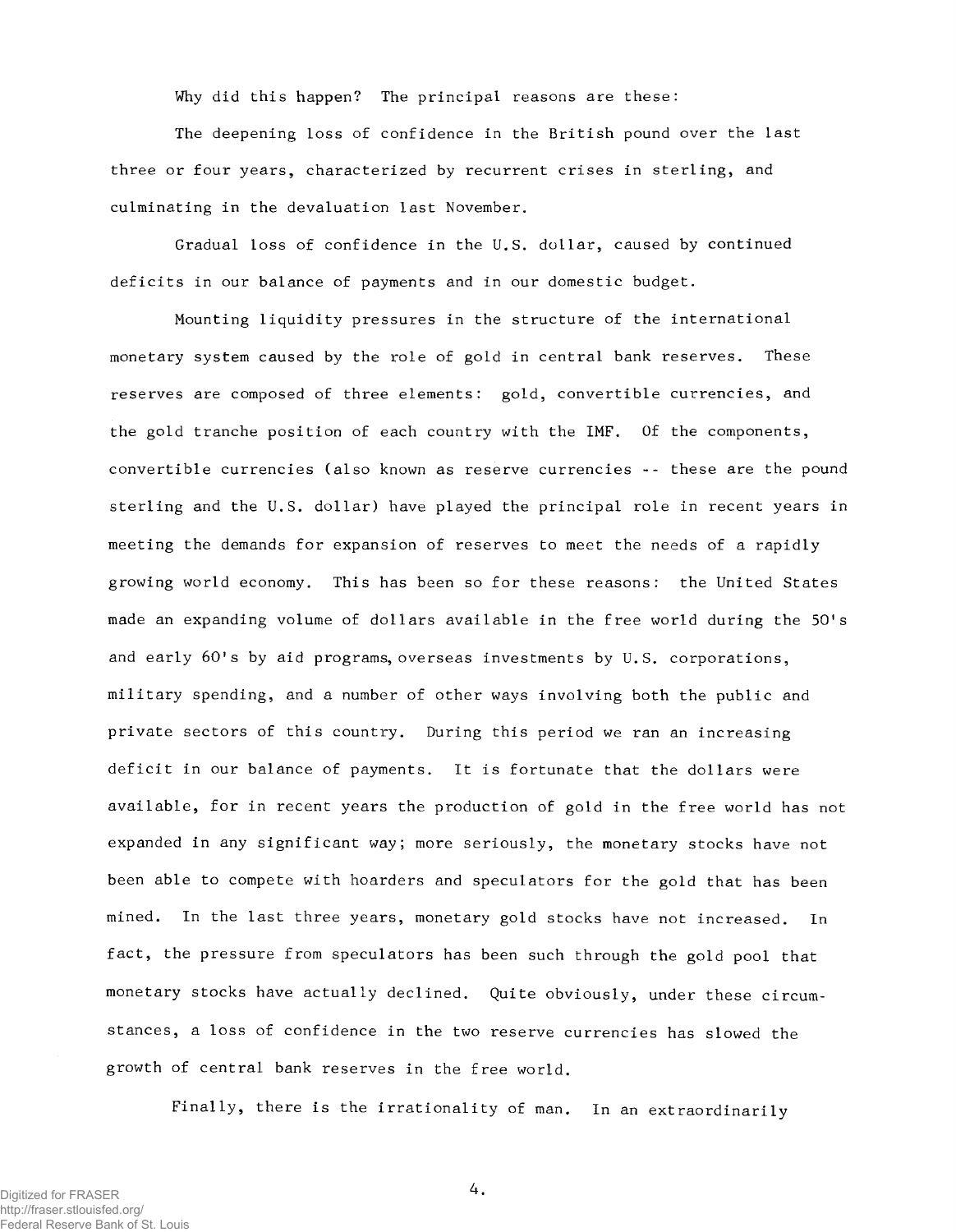complicated world, the simplicity and immutability of a single metal have enormous emotional appeal. You can see it, lift it, feel it, and even bury it without fear of deterioration -- assuming your government permits you to hold it in the first place. In a world beset with tensions and doubts over not only the continuation of financial and political institutions as we have known them, but of man himself, rumors have a very fertile medium indeed in which to spread and multiply at incredible speed. These rumors have been translated almost overnight into enormous speculative pressures against the dollar, the pound, and gold in the last eight years.

I am reminded of the story of the Montana prospector who wasn't going to be allowed into Heaven by St. Peter because of the destruction being worked upon the golden streets by others of his occupation. Only when he promised to find a way to stop them did St. Peter agree to let him in. In a few days his success became obvious, for a stream of prospectors passed through the gate headed in the other direction, each with his pick and shovel on his back. At the end of the line, though, came our friend. St. Peter stopped him to congratulate him on the success of his move. In response to a question as to how he had accomplished it, the prospector said it was easy, he had simply started a story of a gold strike in Hell. St. Peter nodded his head in approval, and said, "Well, it certainly did the job, but where are you going?" The prospector looked a little shamefaced and said, "Well, I thought I'd go down and see if there's any truth in it!" I suspect that most gold rumors are generated in about this same way.

This brings me to the final part of this review. What has been accomplished by these moves? Well, first of all, as I have said, the two use streams of gold have been separated. The ground rules for use of monetary gold and its price are quite clearly set out. Less clear are any clues for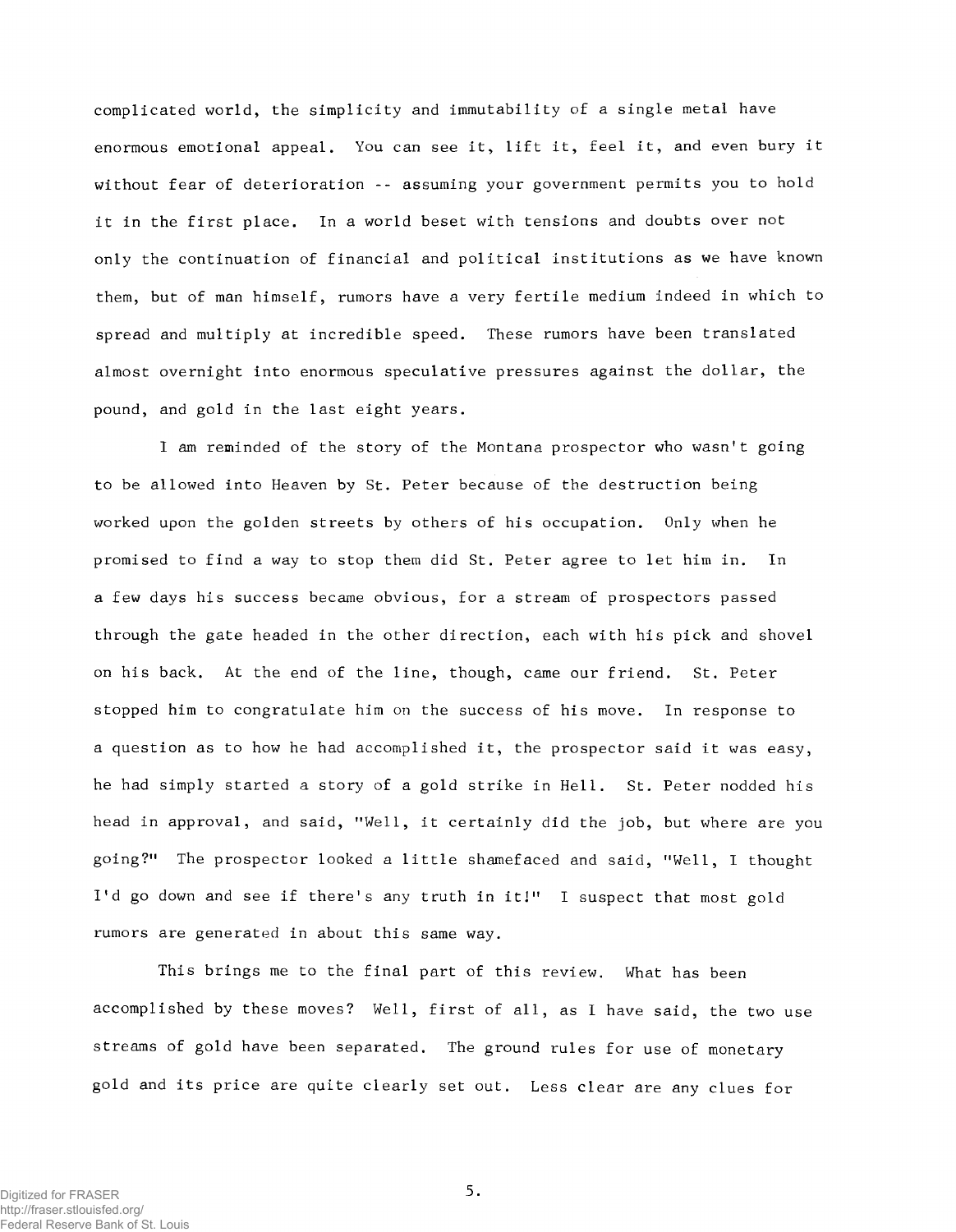the price trend of gold as a commodity. Not the least of the factors affecting this price are these:

First of all, there is somewhat more than \$2 billion of gold overhanging the market; gold acquired since November. This is gold acquired by speculators anticipating an increase in the monetary price. Gold as an investment has several disadvantages, not the least of which are the costs of storing it and the loss of income. Not all of this gold has been bought by oil sheiks to bury in the Middle East. A substantial part of it was bought by aggressive international investors as part of hedging operations. Presumably these people, who are interested in keeping all their assets fully invested and earning, will be moving some of this gold back into the market, thereby increasing the supply.

The second major unknown is the effect of the restriction placed by the U.S. Treasury and the IMF on sales of gold by central banks to private buyers. It will affect South Africa especially, but also Canada, for both of these countries have had a policy of bringing gold into their central bank reserves and then selling from these reserves to private buyers.

The second accomplishment has been to strengthen the case for the special drawing rights. This is the white hope of the future for an orderly, planned expansion of international banking reserves through the IMF. On March 29, the member countries of the IMF will be voting on the recommendation of its Board of Governors, which they passed last fall in Rio to authorize an amendment of the IMF agreement permitting the orderly creation of a form of new money known as special drawing rights. The amendment, if passed at this meeting, must then go to the legislatures of the various countries for approval, with activation probably not possible until sometime in 1969. Obviously, one of the major uncertainties will be the attitude of France. But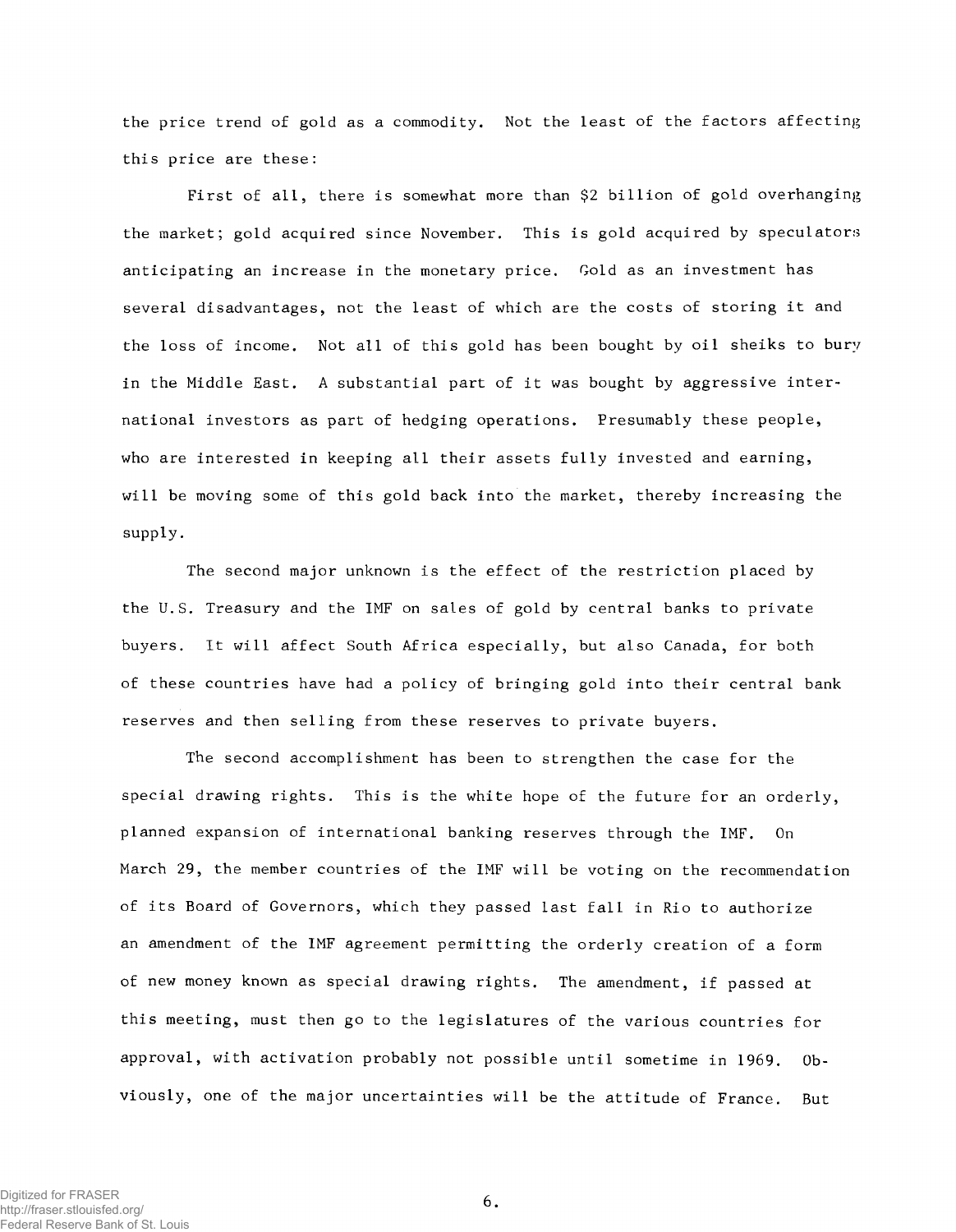the need has been demonstrated so dramatically in the last two weeks for something like SDR's that it is the fervent hope of most responsible people that the General will moderate his position.

The third objective has been to make the British austerity budget announced Tuesday somewhat more palatable than it otherwise might have been to the British people. These steps taken to bolster the British economy and the pound were essential, but a terrible dose of salts to a free people.

The fourth accomplishment has been to force upon western Europe a realization that their fiscal and monetary policies must be a mirror image of our own. If our balance of payments program is successful, that success will be a deflationary force of major proportions in the free world. To mitigate this effect, western Europe will have to accept a decline in their surplus trade positions and pursue expansionary measures in their own countries as offsets.

The fifth accomplishment has been to demonstrate once more the extraordinary cooperation among central banks that is a phenomenon of recent years. When the pressure is on, most have been able to work together in the common interests of their various countries.

Finally, it may have forced the United States Congress, the administration and the U.S. citizen to think a little more seriously about our own national aspirations and responsibilities. Unless we take significant heroic measures to correct our two deficits -- that is, the balance of payments and the budget -- the events I have briefly outlined will be only a temporary paliative, and we could face another dollar crisis. We are fighting two wars, one in Vietnam and one at home, neither one of which lends itself easily to budgetary containment. This is a dilemma which has to be resolved in major part with a tax increase, because of the inherent difficulties of realistically